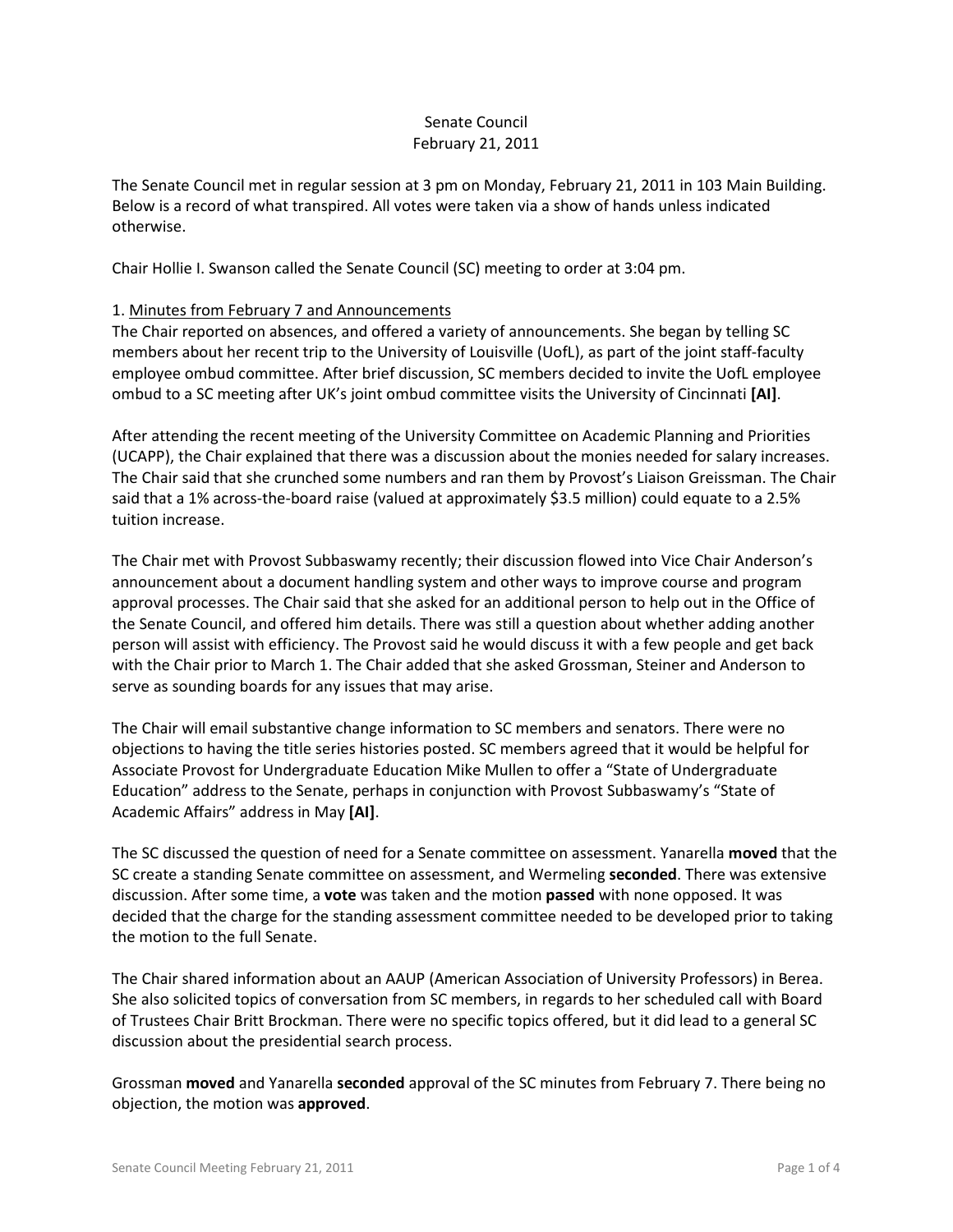# 2. Old Business

## a. Action Items

SC members noted that the following Action Items could be removed from the list, as either having been completed or are now moot.

- Action Item number 17 ("Create web-based mechanism for faculty to offer input into the President's annual evaluation; evaluation process will occur during April.")
- Action Item number 55 ("Collate and distribute SC members' responses to the Provost's response on cost-savings/revenue-generating ideas.")
- Action Item number 58 ("Post SAFC's report online; invite SAFC chair Rawls to offer the report during the April Senate meeting; query the Provost on how the SAFC's input was used.")
- Action Item number 61 ("Email "faculty title series" information to SC members.")

## b. Proposed Changes to *Senate Rules 1.3.3.A* ("Senate Council Chair")

A handful of SC members engaged in a very brief discussion about the proposed changes. After a few minutes, the Chair commented that one invited guest would need to depart soon, and suggested the agenda be rearranged, and the discussion on electing a SC chair could continue later in the meeting. There were no objections.

# 3. Discussion on Distance Learning Courses - College of Arts and Sciences Dean Mark Kornbluh and Professor Ruth Beattie

The Chair thanked College of Arts and Sciences Dean Mark Kornbluh and Professor Ruth Beattie for attending. Dean Kornbluh offered some broad and some detailed information about how the College of Arts and Sciences was using distance learning (DL). There was a lively discussion among guests (Professor Katherine McCormick, Education and Professor Raphael Finkel, Engineering) and SC members about various issues surrounding DL delivery of courses.

As the discussion began, Wermeling voiced support for a "how to" model for faculty interested in developing DL courses, to avoid recreating the DL wheel. Dean Kornbluh also explained that UK's accrediting body required approval of the course as well as the delivery mechanism (distance learning), which is why requests for DL delivery for existing courses have to be separately approved. There was also discussion about the pros and cons of DL delivery, as well as some best practices. Dean Kornbluh commented that the College of Arts and Sciences, due to its large size, had a bit of an advantage over smaller units, particularly in terms of internal, dedicated IT support and enrollment numbers.

SC members decided that a next, logical step would be to invite Associate Provost for Academic Administration Jeannine Blackwell to a SC meeting, as the SC wished to learn more about DL courses **[AI]**.

## 4. Committee Reports

a. Senate's Academic Programs Committee (SAPC) - Dan Wermeling, Chair

i. Proposed New PhD in Integrated Plant and Soil Sciences

Wermeling, chair of the SAPC, explained the proposal. Professor Mark Coyne also answered some questions from SC members.

ii. Proposed New Graduate Certificate in Pharmaceutical Science Wermeling offered information about the proposed new graduate certificate, and also answered questions, as the contact person.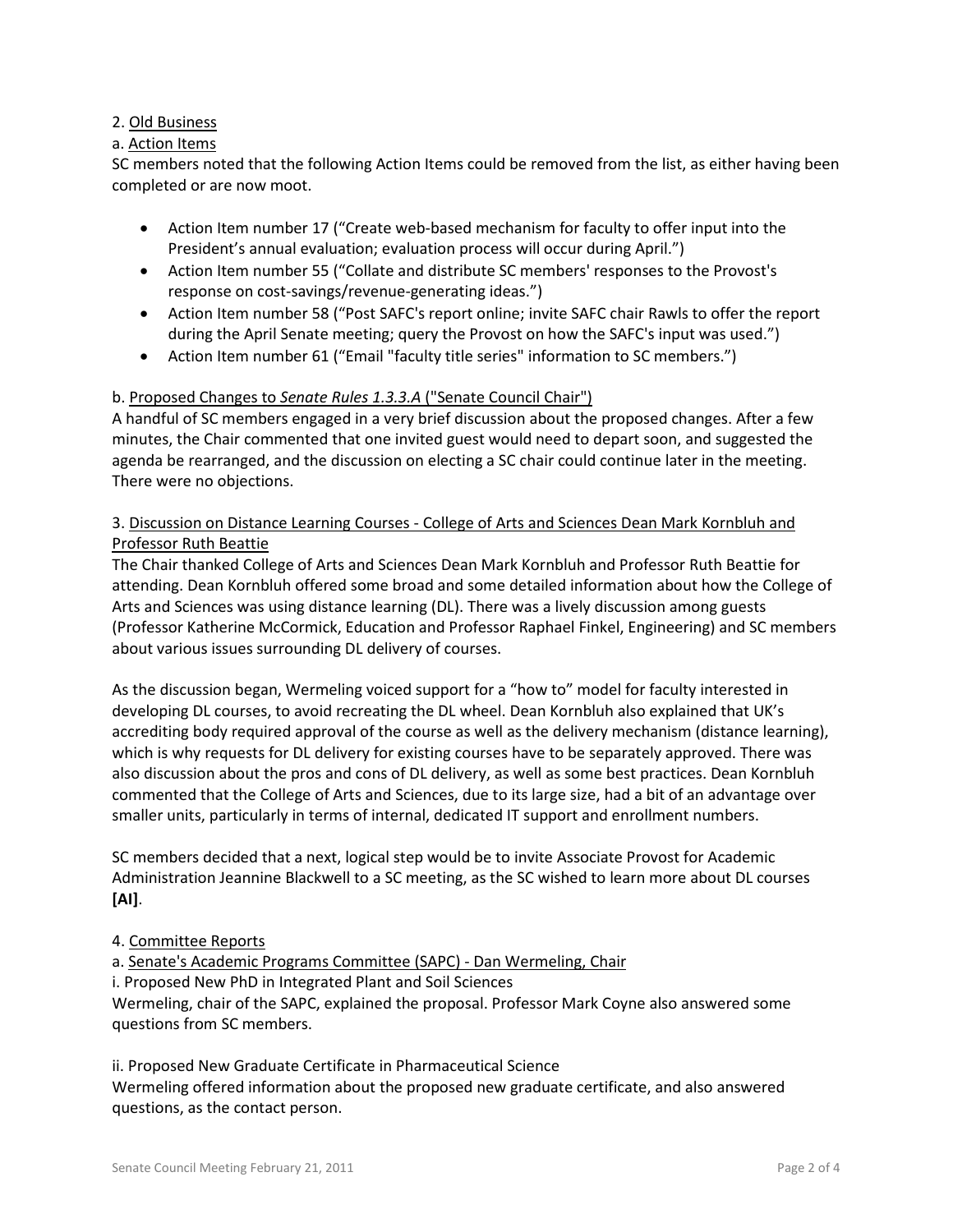Wermeling brought forward the motion from the SAPC to approve the proposed new PhD in Integrated Plant and Soil Sciences and send it to the Senate with a positive recommendation, effective fall 2011. A **vote** was taken and the motion **passed** with none opposed.

Wermeling then brought forward the motion from the SAPC to approve the proposed new Graduate Certificate in Pharmaceutical Science and send it to the Senate with a positive recommendation, effective fall 2011. A **vote** was taken and the motion **passed** with none opposed.

#### 6. Nominees for Area Committees and Others

SC members discussed the nominees for the academic area advisory committees, as well as the Senate Advisory Committee on Privilege and Tenure, the Senate Hearing Panel (Privilege & Tenure), the Senate Advisory Committee on Faculty Code, the University Appeals Board, the University Joint Committee on Honorary Degrees and the Research Conflict of Interest Committee.

The Chair had a phone appointment at 5 pm, so she handed over the duties of the Chair to Vice Chair Anderson, who presided for the remainder of the meeting.

7. Discussion on Proposed *Governing Regulation X.B.2.d.vii* ("Entrepreneurial Leaves of Absence") SC members discussed the proposed changes, particularly the potential two-year limit and how that would be interpreted/implemented in reality. Guest Audra Stinchcomb (Professor, College of Pharmacy) also participated. The discussion will continue during the subsequent SC meeting.

The meeting was adjourned about 5:15 pm. [The Action Items are a part of the minutes, but fall at the end.]

> Respectfully submitted by Hollie I. Swanson, Senate Council Chair

In attendance: Anderson, Blonder, Grossman, Nokes, Peek, Randall, Steiner, Swanson, Wasilkowski, Wermeling and Yanarella.

Guests: Ruth Beattie, Mark Coyne, Raphael Finkel, Larry Grabau, Mark Kornbluh, Katherine McCormick, and Audra Stinchcomb.

Provost's Liaison present: Greissman.

Prepared by Sheila Brothers on March 4, 2011.

| #   | V | <b>Item</b>                                                                                                                                                                                                          | Responsibility     | <b>Completed</b> |
|-----|---|----------------------------------------------------------------------------------------------------------------------------------------------------------------------------------------------------------------------|--------------------|------------------|
| 5.  |   | SC subset to examine and revise the description of the administrative<br>coordinator's job duties with a view towards increasing compensation. (7/14/10)                                                             | Grossman,<br>Chair |                  |
| 20. |   | Charge Senate's Academic Programs Committee with creating processes for<br>substantive change issues (teach-out, contractual/consortium process, off-<br>campus sites, how to reopen a suspended program). (8/23/10) | SC                 |                  |
| 24. |   | Review Senate meeting attendance policies. (8/30/10)                                                                                                                                                                 | SC                 |                  |